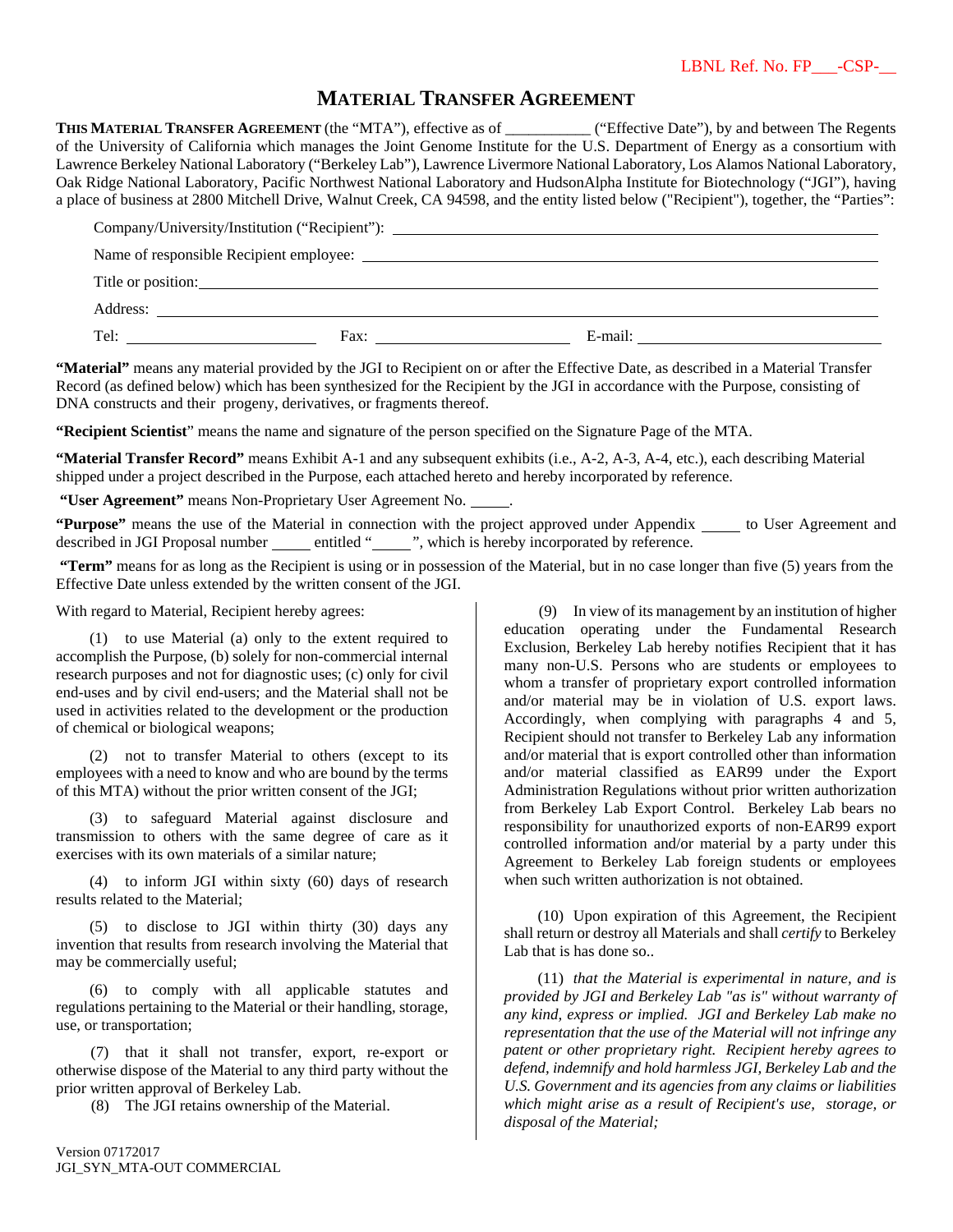### LBNL Ref. No. FP\_\_\_-CSP-\_\_

(12) that the furnishing of Material to Recipient constitutes neither any transfer of ownership nor any grant or license to Recipient under any patent or other proprietary rights now or in the future held by JGI or Berkeley Lab.

(13) Any publication resulting from research conducted using the Material shall acknowledge the scientist at JGI who provided the Material. Any external publication resulting from research conducted using the Material shall contain the two Acknowledgement Statements in ARTICLE XIII.C of the User Agreement.

Title: Principal Investigator/RECIPIENT SCIENTIST

(14) This MTA and the User Agreement, including its applicable Appendix, embody the entire and final understanding of the parties on this subject. Together they supersede any previous representations, agreements, or understandings, whether oral or written. In case of conflict between this MTA and the User Agreement, the User Agreement will control. No amendment or modification hereof shall be valid or binding upon the parties unless made in writing and signed by an authorized representative on behalf of each party.

#### **RECIPIENT**

Name:

Date:

THE REGENTS OF THE UNIVERSITY OF CALIFORNIA WHICH MANAGES THE JOINT GENOME INSTITUTE

| By:    |                                               | By:    |  |
|--------|-----------------------------------------------|--------|--|
|        | (Authorized Representative Signature)         |        |  |
| Name:  | <u> 1989 - Andrea Andrew Maria (h. 1989).</u> | Name:  |  |
| Title: |                                               | Title: |  |
| Date:  |                                               | Date:  |  |
|        | RECIPIENT SCIENTIST                           |        |  |
|        |                                               |        |  |
|        | By:                                           |        |  |
|        | (Signature)                                   |        |  |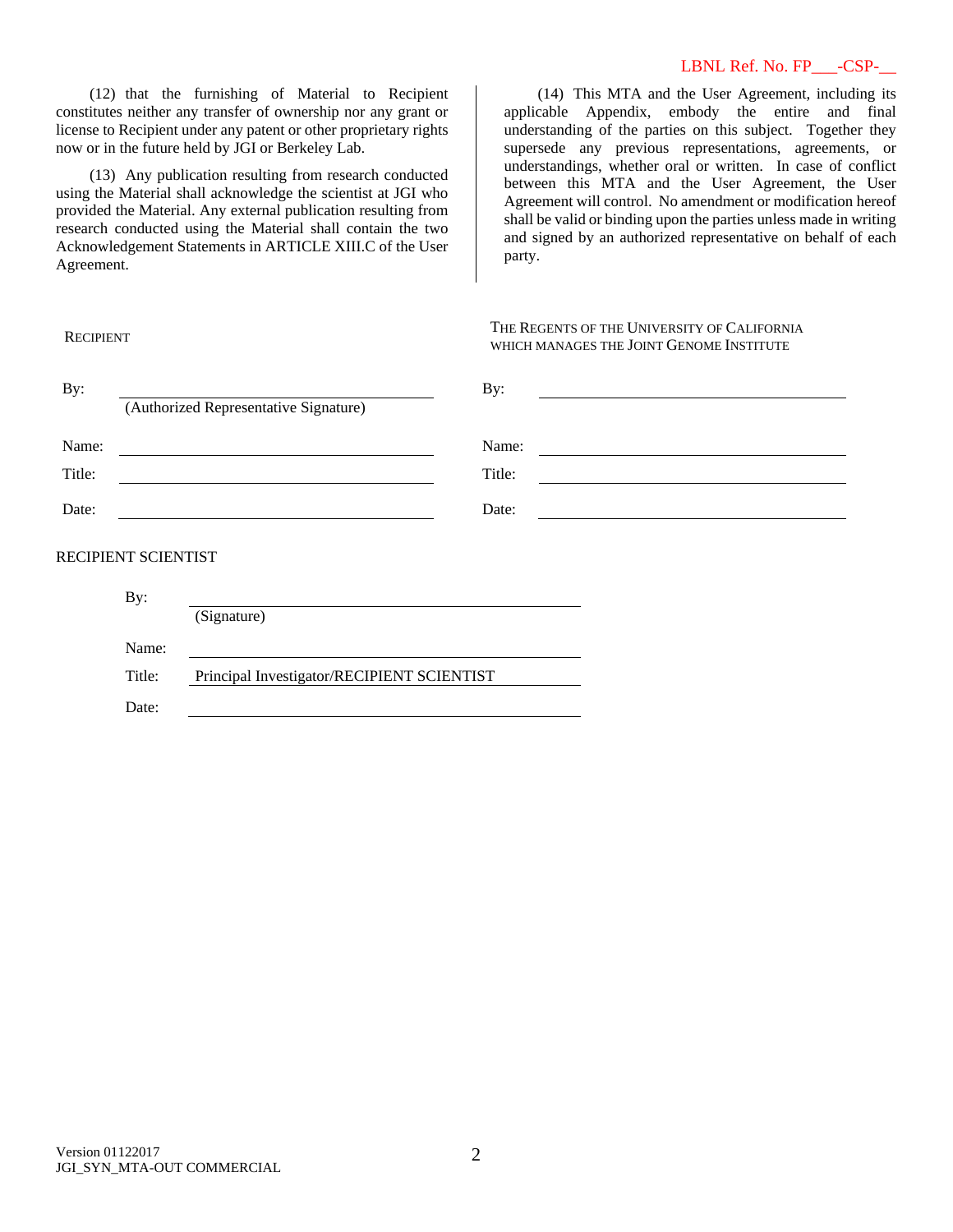## **ACKNOWLEDGEMENT OF RECIPIENT PRINCIPAL INVESTIGATOR**

I have read and understand the Material Transfer Agreement between and The Regents Of The University Of California, which manages The Joint Genome Institute, having an Effective Date of \_\_\_\_\_\_\_\_\_\_\_\_\_. I AGREE TO BE BOUND BY ITS TERMS AND CONDITIONS AND CERTIFY THE FOLLOWING:

I will comply with all applicable federal, state, or local laws and regulations pertaining to the Material or its handling, storage, use, or transportation.

I will not transfer, export, re-export or otherwise dispose of the Material if doing so would constitute a violation of applicable export control laws

The Material will be used for research purposes only and will not be used for diagnostic use, or for clinical trial purposes.

The Material will not be used in activities related to the development or the production of chemical or biological weapons, and the Material will only be used for civil end-users.

In particular, I certify that the requested Material (1) is not associated with the pathogenicity of a regulated agent; and/or (2) in itself or through its transcribed or translated products, the gene(s) does not represent a significant hazard to human, animal or plant health; and/or (3) the gene(s) is (are) not known to enhance the ability of an agent or any other organism into which they may be inserted or otherwise integrated, to cause serious harm to human, animal or plant health or the environment.

| By:    |                          |
|--------|--------------------------|
|        | (Recipient PI Signature) |
| Name:  |                          |
| Title: |                          |
| Date:  |                          |